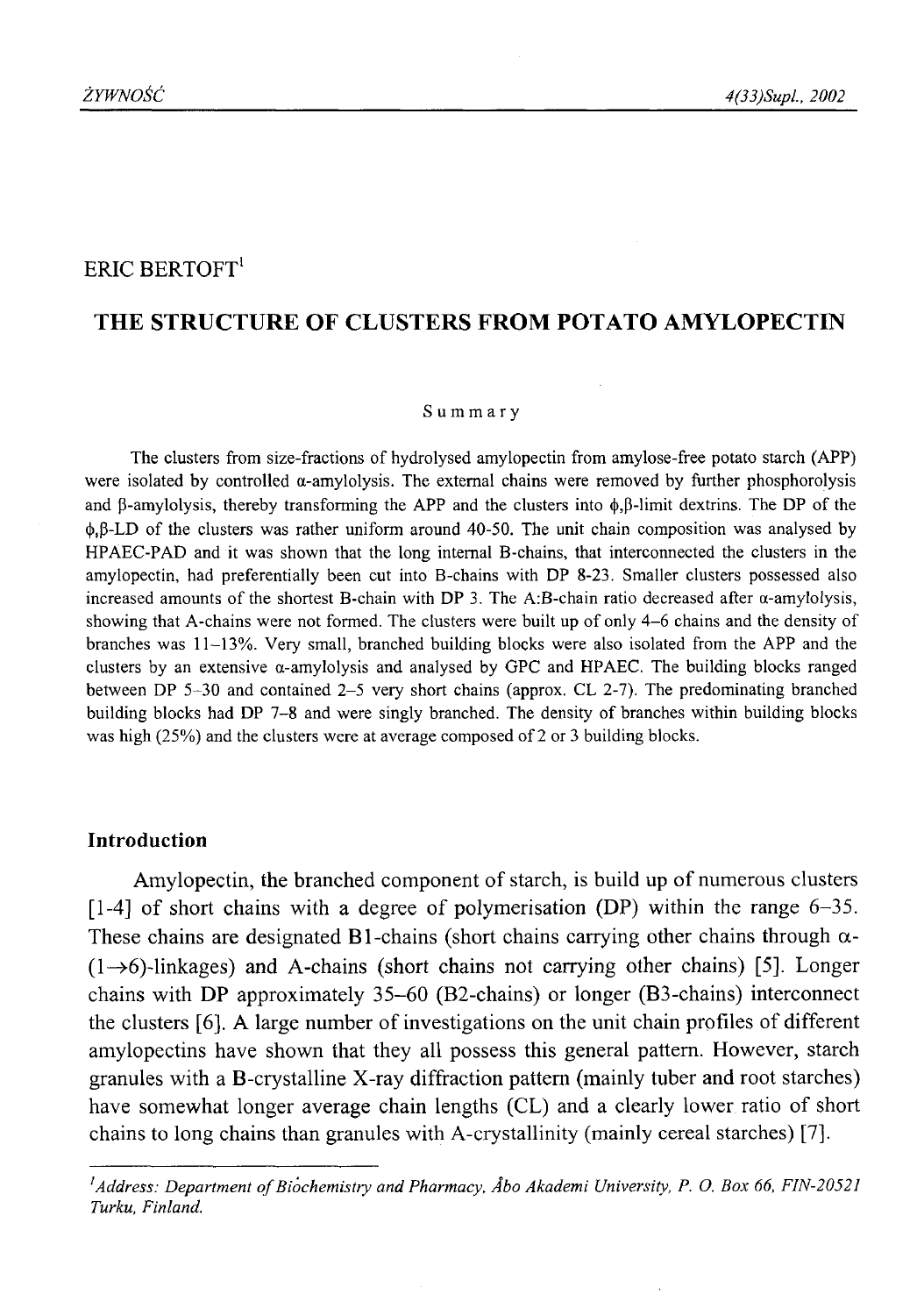When considering the extensive number of investigations on the unit chain profile of amylopectins, surprisingly little work has focussed on the actual branching pattern within the units of clusters and the mode of interconnection of the clusters. In fact, in order to really understand the fine structure of different amylopectins, these latter aspects are at least as important as the knowledge of the unit chain distribution. An enzymatic method, in which the a-amylase of *Bacillus amyloliquefaciens* plays the key role, was developed in my laboratory for the isolation of the units of clusters [8]. Shortly, the amylopectin macromolecule is initially rapidly fragmented into intermediate a-dextrins by the attack of the enzyme on long internal chains between the clusters [9]. When such internal chain segments no longer remain, the nine subsites around the active site on the enzyme will not be fully interacting with the substrate anymore [10]. As a result, the reaction rate decreases and the obtained clusters can be sizefractionated by methanol precipitation [11].

To study the branching pattern within the clusters, the external chains (that also have been partly attacked by the  $\alpha$ -amylase) are largely removed with the enzymes phosphorylase and  $\beta$ -amylase [12]. In the remaining  $\phi$ , $\beta$ -limit dextrins ( $\phi$ , $\beta$ -LD) of the clusters all A-chains are found as maltosyl-stubs, whereas all B-chains are longer<sup>9</sup>. Thus, after a debranching and chromatographic analysis, the ratio of A- to B-chains can be estimated and the distribution of the internal parts of the B-chains is also obtained [12, 13]. The  $\phi$ , $\beta$ -LD can also be further hydrolysed by the  $\alpha$ -amylase by a 100fold increased enzyme activity. This extensive hydrolysis results in small building blocks ( $\alpha$ -limit dextrins) of very tight branchings [14]. Therefore, it is also possible to study the size distribution of the building blocks found within the clusters.

The branching pattern of the clusters of amylopectin from an amylose-free potato is now reported. The results are compared with earlier studies on the amylopectin from waxy-rice [13, 14] and two maize mutants [15].

## **Materials and methods**

Starch from amylose-free potato (APP) was a kind gift from Lyckeby Starkelsen, Sweden.  $\alpha$ -Amylase of *Bacillus amyloliquefaciens* (EC 3.2.1.1), with an activity of 600 U/mg, was from Boehringer-Mannheim (Germany),  $\beta$ -amylase of barley malt (EC 3.2.1.2) from Megazyme International (Ireland), and phosphorylase *a* of rabbit muscle (EC 2.4.1.1) from Sigma (Germany). The debranching enzymes isoamylase of *Pseudomonas amyloderamosa* (EC 3.2.1.68) and pullulanase of *Klebsiella pneumoniae* (EC 3.2.1.41) were from Hayashibara Shoji Inc. (Japan).

*Isolation of clusters.* APP (10 g) was dissolved in 90% dimethylsulphoxide (DMSO), diluted in sodium acetate buffer (pH 6.5), and treated at  $25^{\circ}$ C with diluted  $\alpha$ amylase (0.03 U/mL) at a substrate concentration of 10 mg/mL as previously described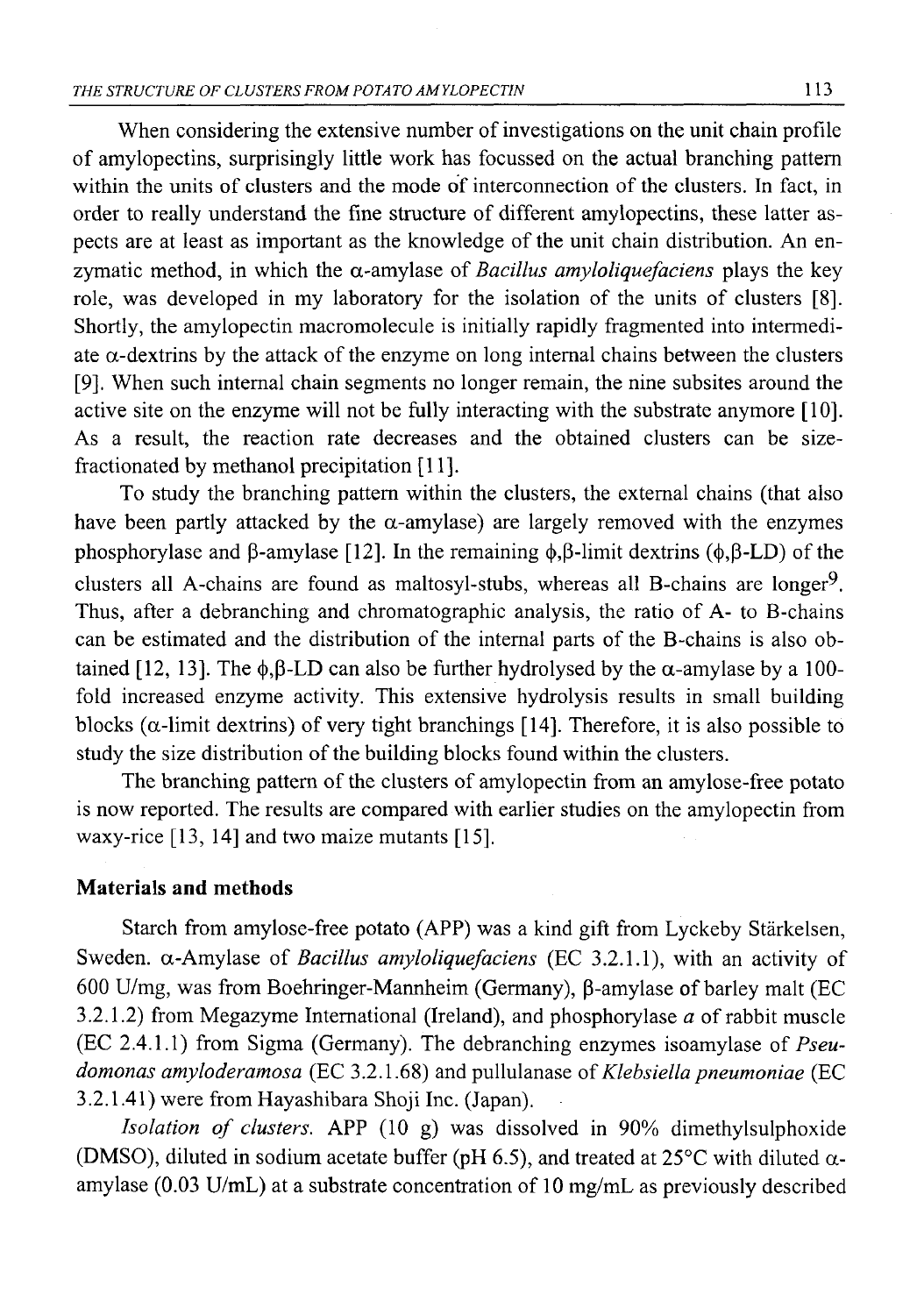[12]. The reaction was stopped after lh and branched intermediate a-dextrins were precipitated with five volumes of methanol. The precipitate was then dissolved in water and size-fractionated by the method of Bertoft and Spoof [11]. Four of the fractions, representing large (fraction L), medium (M), small (S), and very small (VS) dextrins, were collected for analyses in this study. Fractions L, M, and S were further treated preparatively with the amylase for 1.5 h as described above, and the products were again collected by precipitation in methanol (5 volumes). Fraction L was finally treated for an additional 3 h with the enzyme. After these treatments all fractions were comparatively resistant to further hydrolysis and were therefore considered as being composed of units of clusters.

*Production of*  $\phi$ *,*  $\beta$ *-LD.* Preparative production of  $\phi$ -LD by phosphorolysis [16] and further into  $\phi$ , $\beta$ -LD by  $\beta$ -amylolysis [12] was previously described. However, the products glucose 1-phosphate and maltose, respectively, were removed from the fractions of clusters on two PD-10 columns (Pharmacia) coupled in series and from APP by dialysis.

*Debranching.* APP or intermediate  $\alpha$ -dextrins were debranched with isoamylase at pH 3.5, whereas  $\phi$ ,  $\beta$ -LD were debranched with pullulanase at pH 5.5 essentially as described elsewhere [13]. All samples were analysed by HPAEC-PAD as described below.

*Production and analysis of building blocks.*  $\phi$ , $\beta$ -LD (5 mg/mL) were treated with concentrated  $\alpha$ -amylase (6 U/mL) for 3 h at 35 °C. The reaction was stopped by boiling and the sample was then lyophilised. The dried sample (4 mg) was dissolved in hot DMSO (0.2 mL). One part of the sample was diluted in water and analysed on a column of Superdex 75 or by HPAEC. Another part (15  $\mu$ L) was diluted to 1 mL with NaOAc buffer (pH 5.5), treated with pullulanase (1  $\mu$ L) overnight at room temperature, and finally analysed by HPAEC.

*Gel-permeation chromatography (GPC).* Products from  $\alpha$ -amylolysis of  $\phi$ , $\beta$ -LD were analysed on a column (1x90 cm) of Sepharose CL 6B (Pharmacia) as described by Bertoft *et al.* [14]. A column (1x90 cm) of Superdex 75 was eluted with 0.01 M KOH and used for the analysis of unit chains and building block profiles. Superdex 30 (1x90 cm) was eluted with water and was used for preparative isolation of sizefractions of building blocks or unit chains from APP. The columns were calibrated with samples of dextrins of known DP [11, 17].

*High-performance anion-exchange chromatography (HPAEC).* Ion-exchange chromatography was performed on Dionex series 4500i (USA) equipped with a BioLC gradient pump and pulsed amperometric detection (PAD). The main column and the guard column (CarboPac PA -100, Dionex) were eluted at 1 mL/min. The gradient included eluent A (150 mM NaOH) and eluent B (150 mM NaOH containing 500 mM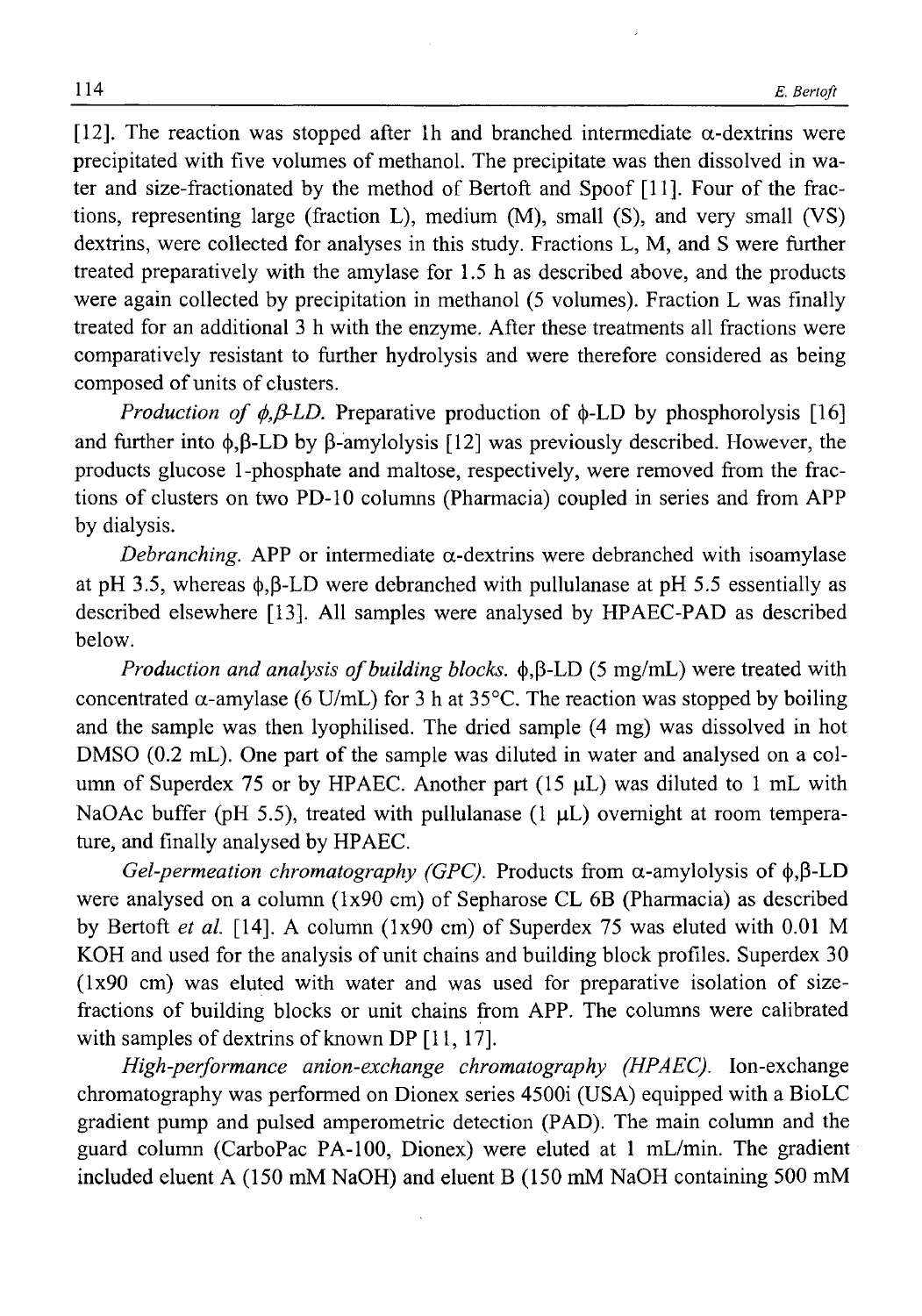NaOAc). The sample (25  $\mu$ L) was applied at 85% A and 15% B. Debranched samples of APP,  $\alpha$ -dextrins, and  $\phi$ ,  $\beta$ -LD were then eluted with the following gradient: from 0-9 min a linear gradient of eluent B from  $15-36\%$ ;  $9-18$  min from  $36-45\%$ ; and  $18-110$ min from 45-100%. Building blocks and debranched blocks were eluted with a different gradient: from 0-15 min from 15—34%; 15-26 min from 34-40%; 26-52 min from 40-49%; and from 52-54 min from 49-100% of eluent B. For quantitative analysis the system was calibrated by the method of Koch *et al.*  $18$  using chains from debranched APP or building blocks from the  $\phi$ ,  $\beta$ -LD of APP prepared by fractionation on Superdex 75 or Superdex 30, respectively.

## **Results and discussion**

A selected series of intermediate  $\alpha$ -dextrins was obtained after 1 h of hydrolysis of the potato amylopectin and analysed on Sepharose CL-6B. Large dextrins in fraction L possessed an average DP of 279 and represented 7.1% of all branched dextrins from the hydrolysis mixture (Table I).

Table I

| Sample  | Yield<br>$(\% )$ | $\alpha$ -Amyl.<br>$time1$ (h) | Total<br>time <sup>2</sup> (h) | DP <sup>3</sup> | CL <sup>4</sup> | ECL <sup>5</sup> | $ICL^6$ |
|---------|------------------|--------------------------------|--------------------------------|-----------------|-----------------|------------------|---------|
| APP     |                  | 0                              | 0                              | $\blacksquare$  | 21.2            | 13.7             | 6.5     |
| L       | 7.1              | 1.0                            | 1.0                            | 279             | 15.1            | 8.3              | 5.8     |
| L-II    |                  | 1.5                            | 2.5                            | 111             | 13.4            | 6.9              | 5.5     |
| $L-III$ |                  | 3.0                            | 5.5                            | 60              | 10.5            | 4.3              | 5.2     |
| M       | 10.5             | 1.0                            | 1.0                            | 104             | 16.1            | 8.3              | 6.8     |
| $M-II$  |                  | 1.5                            | 2.5                            | 65              | 13.9            | 6.5              | 6.4     |
| S       | 3.9              | 1.0                            | 1.0                            | 87              | 15.5            | 79               | 6.5     |
| S-II    |                  | 1.5                            | 2.5                            | 58              | 13.9            | 7.5              | 5.4     |
| VS      | 7.2              | 1.0                            | 1.0                            | 37              | 16.0            | 9.0              | 6.0     |

Characterisation of amylopectin and fractions of  $\alpha$ -dextrins.

 ${}^{1}$ Hydrolysis with  $\alpha$ -amylase in each successive step.

<sup>2</sup>The sum of the successive steps.

<sup>3</sup>From GPC on Sepharose CL-6B.

<sup>4</sup>From HPAEC after debranching with isoamylase.

 ${}^{5}$ ECL = CL x (%  $\phi$ ,  $\beta$ -limit/100) + 1.5.

 ${}^{6}$ ICL = CL - ECL - 1.

The DP of the other fractions (M, S, and VS) decreased to DP 37. When the fractions were treated further with the  $\alpha$ -amylase, the smallest dextrins (fraction VS) were practically resistant to the enzyme (Fig. 1), which suggested that they represented small clusters from the amylopectin. Dextrins in fractions M and S decreased only slightly in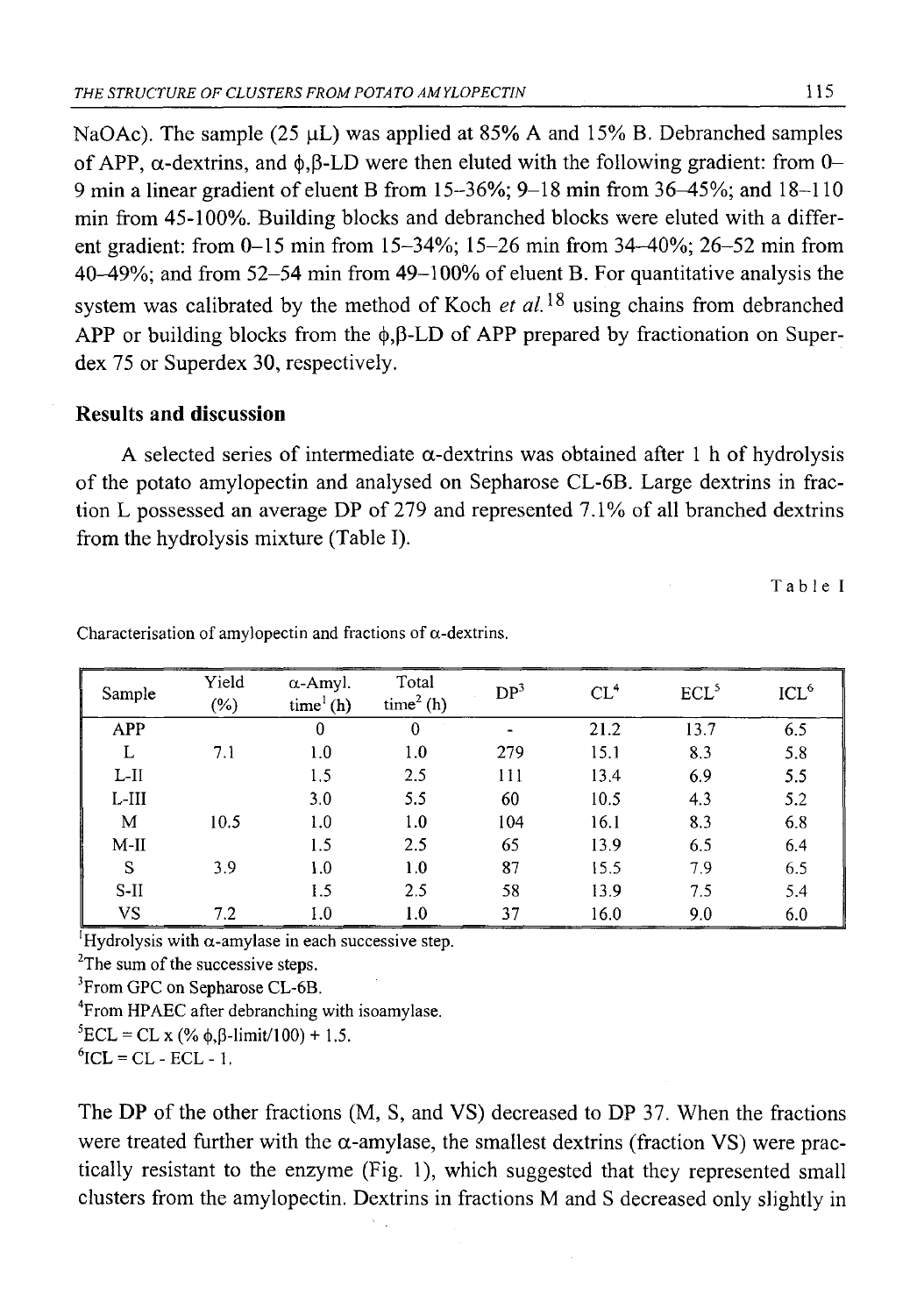size by a second amylase treatment for 1.5 h (giving fractions M-II and S-II) and clusters were therefore probably to a large extent already present in these fractions after the initial 1 h treatment. The dextrins in fraction L were, however, readily attacked by the second amylase treatment, which showed that they represented groups of interconnected clusters. The dextrins from the second treatment (L-II) could even be hydrolysed a third time for an additional 3 h into fraction L-III before the hydrolysis rate became very low and clusters were obtained (Fig. 1). The average chain length (CL) decreased from 21.2 in the original APP to between 10.5 and 16. As shown below, this was mainly due to the attack at external chains by the enzyme [10], rather than the attack at longer chain segments between the clusters.



Fig. 1. DP as a function of time during  $\alpha$ -amylolysis of fractions L ( $\blacklozenge$ ), M ( $\blacksquare$ ), S ( $\triangle$ ), and VS ( $\blacklozenge$ ). The DP was estimated from GPC on Sepharose CL-6B excluding dextrins of DP < 20.

The external chains were next removed by successive phosphorolysis and  $\beta$ -amylolysis from APP and the fractions containing the clusters (fractions L-III, M-II, S-II, and VS). The remaining  $\phi$ , $\beta$ -limit dextrins represented therefore the internal structures, or branching zones of the clusters (BZC) [15]. Their DP ranged from 31-48 (Table II) and was comparable to that found for the double mutant *aewx* from maize [15]. As both starches were of B-crystalline type, this suggests a common cluster size of such starches and is in contrast to the several A-crystalline starches earlier investigated [14-16, 19], in which the clusters tend to be larger and the DP-range is much broader.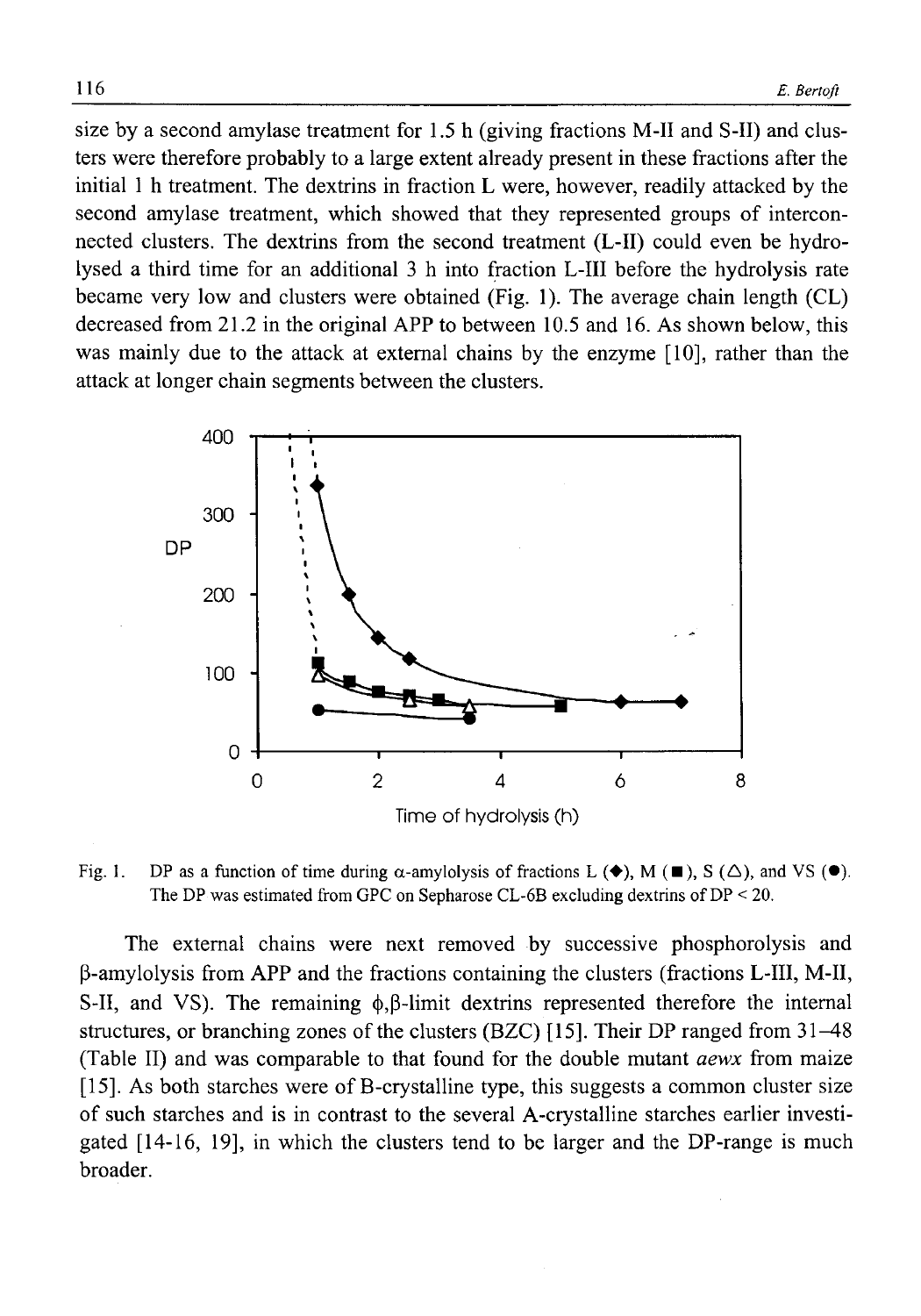| Sample     | $\phi$ , $\beta$ -Limit<br>$(\%)$ | DP <sup>1</sup> | CL <sup>2</sup> | NC <sup>3</sup> | Branch density <sup>4</sup> | $A:B^5$ |
|------------|-----------------------------------|-----------------|-----------------|-----------------|-----------------------------|---------|
| <b>APP</b> | 57                                |                 | 9.1             |                 | 11.0                        | 13      |
| L-III      | 26                                | 40              | 7.8             | 5.1             | 12.8                        | 0.9     |
| $M-II$     | 36                                | 46              | 8.9             | 5.2             | 11.2                        | 0.8     |
| $S-II$     | 43                                | 48              | 7.9             | 6.0             | 12.7                        | 1.0     |
| vs         | 47                                | 31              | 8.5             | 3.7             | 11.8                        | 0.8     |

Characterisation of the  $\phi$ , $\beta$ -LD of amylopectin and fractions containing clusters.

'From GPC on Sepharose CL-6B.

 ${}^{2}$ From HPAEC after debranching with pullulanase.

 $3$ Number of chains = DP/CL.

<sup>4</sup>Density of branches  $(\%)=(1/CL) \times 100$ .

<sup>5</sup>Molar ratio of A-chains to B-chains.

The  $\phi$ , $\beta$ -LD of the APP and the clusters were debranched and analysed by HPAEC-PAD. From the difference of the CL-values before and after limit dextrin production, the  $\phi$ , $\beta$ -limit values were calculated (Table II) and finally these were used for estimation of the average lengths of the external and internal chains [9] of the samples (Table I). The APP sample possessed similar values to those we earlier found for amylopectin from a normal potato starch [12], though the CL and ECL were slightly lower compared to other reports [20]. The effect of the  $\alpha$ -amylolysis on the ECLvalues was clearly seen, but the ICL decreased only little (Table I). This could be explained by the fact that the long internal chain segments between clusters, that the enzyme easily attacks are rather few compared to the very short internal chains found within the clusters. The average number of chains (NC) in the clusters was approx. 4-6 and the branch density 11-13% (Table II), which again was similar to that found for aewx-maize starch [15]. In A-crystalline starches from *wxdu*-maize [15] and wx-rice [13] both the NC and the density of branches were higher (approx. 6-18 and 13-19%, respectively).

In a  $\phi$ -LD the A-chains have been reduced into maltotetraosyl-stubs [21] and after successive  $\beta$ -amylolysis only a maltosyl-stub remains [9]. This is the case with all normal amylopectins, in which chains shorter than DP 6 are not found [22, 23]. In the  $\alpha$ -dextrin samples, however, a part of the A-chains (5-15%) had been reduced into maltotriosyl-stubs, in addition to trace amounts of maltosyl-stubs (not shown). Such very short chains are resistant to both phosphorylase and (3-amylase, and the maltotriose formed after the debranching will therefore be a mixture of maltotriose from a part of the A-chains and the shortest possible B-chains. It was therefore necessary to subtract the maltotriose originating from A-chains from the maltotriose peak of the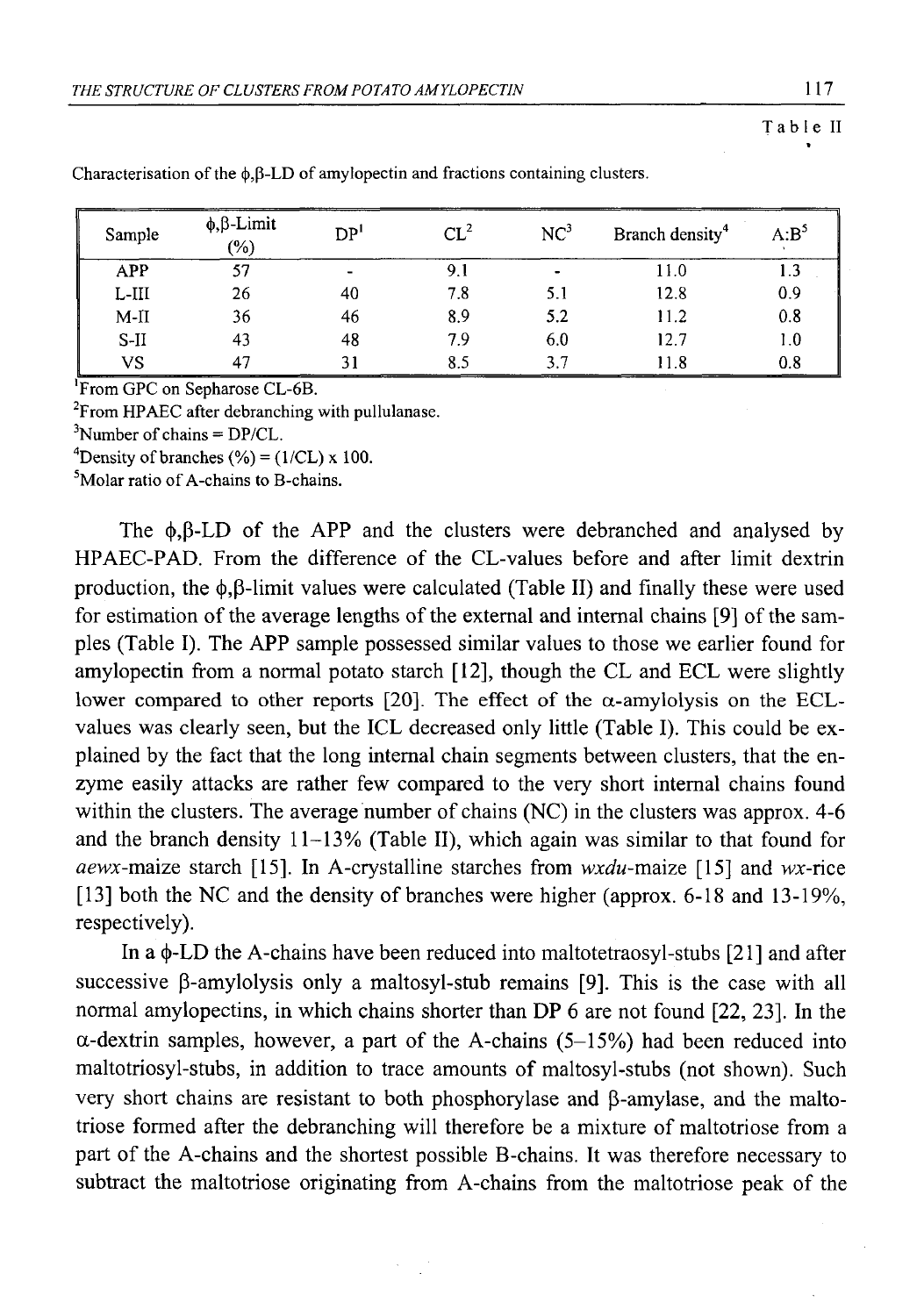debranched  $\phi$ , $\beta$ -LD clusters in order to obtain a correct estimation of the ratio of A:Bchains. In APP, the ratio was  $1.3$  (Table II) and it was clearly lower  $(0.8-1.0)$  in the isolated clusters. This suggested that the long B-chains between clusters mainly were cleaved into two new B-chains by the  $\alpha$ -amylase [12]. The result was different from that found earlier for amylopectin from a normal potato starch, for which an increased A:B-ratio was found after  $\alpha$ -amylolysis [12]. It remains unclear if this was due to true differences between the two samples or if it was a result of the improved resolution obtained with HPAEC compared to GPC that was used in the earlier investigation.



Fig. 2. Bar graph of the chain length distribution of the  $\phi$ , $\beta$ -LD of APP (black bars) and clusters (sample S-II; light bars). Areas of peaks in HPAEC were corrected to carbohydrates by weight. Groups of different chains are shown. All A-chains are shown as maltose (DP 2). Because peaks at DP >55 were not actually resolved, the bars for B3-chains were only roughly estimated by comparison with GPC of the debranched samples.

The distribution of the internal B-chains of the  $\phi$ ,  $\beta$ -LD was analysed by HPAEC (Fig. 2). The long chains of APP were divided into B2- and B3-chains [6] and, on the basis of the division of chains in  $wx$ -rice starch [13], the short B-chains were subdivided into B<sub>1</sub> and B<sub>1</sub>b-chains. The former group was further sub-divided into very short chains  $[B1a(s)]$  and somewhat longer chains  $[B1a(1)]$ . It was interesting to notice, that the profile of the shortest  $B1a(s)$ -chains was different from that of the *wx*-rice starch [13], which possessed a peak at DP 5, rather than at DP 7 (Fig. 2). This indicated that the mode of tightly clustered branching in the two starches was different. From the example given in Fig. 2 (fraction S-II) it is clearly seen that, in order to release the clusters, the  $\alpha$ -amylase cleaved the long internal chains, which mainly resulted in the production of Blb-chains together with some Bla(l)-chains. The profiles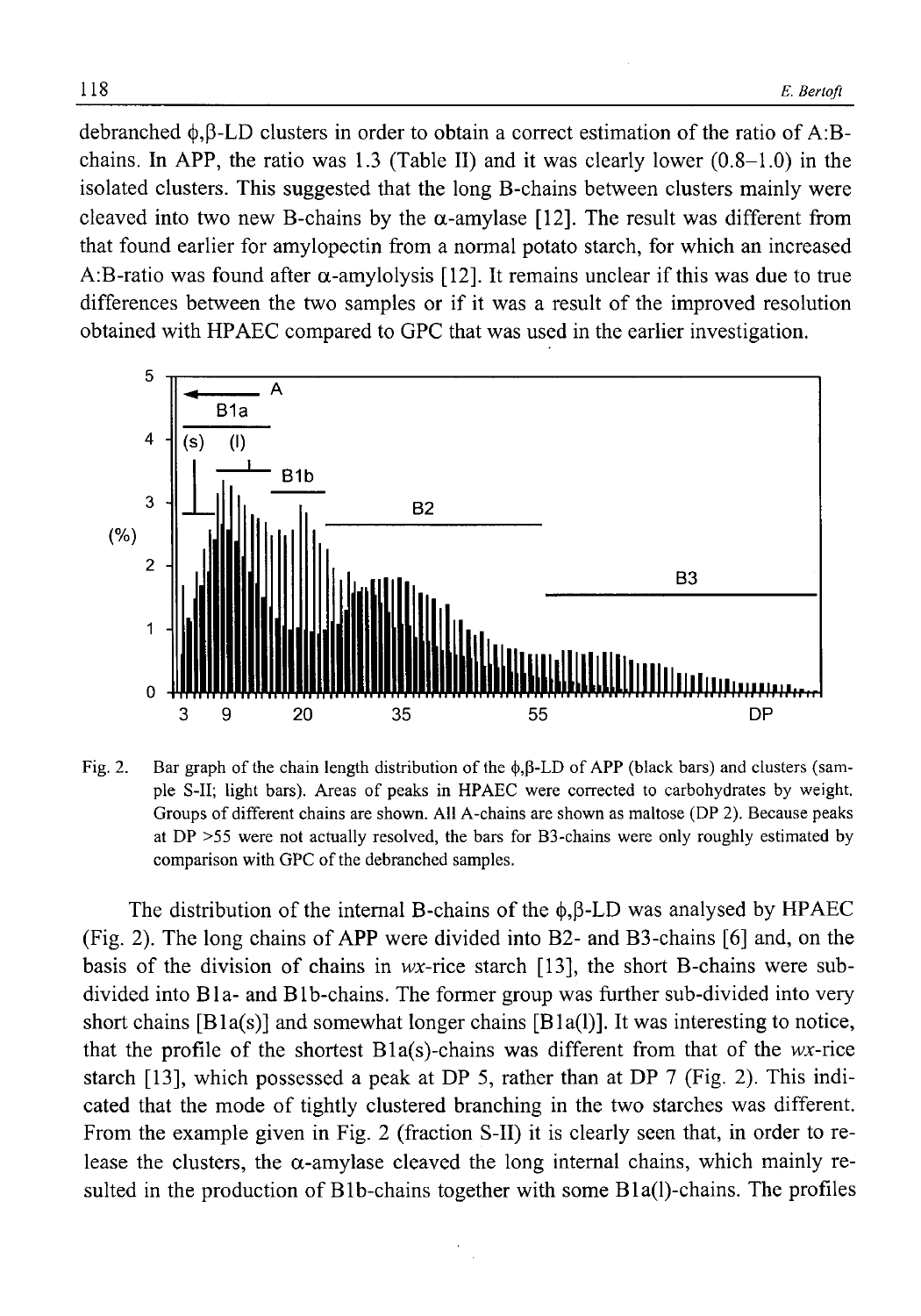of the other clusters were similar (though not identical) to that of fraction S-II. However, the clusters produced from fraction L did not show any increase in maltotriose, whereas increasing amounts were obtained for clusters from fractions M, S, and VS (only S-II shown). This suggested that the clusters, though fairly similar regarding their sizes and unit chain composition, possessed minor differences regarding their mode of interconnection.

The analysis by GPC of the size-distribution of building blocks after an extensive  $\alpha$ -amylolysis was first described for *wx*-rice starch and its clusters [14]. Interestingly, the size-profiles could be divided into two types that possibly originated from different structural domains of the starch granules. The DP of the branched building blocks ranged from 5 to approx. 40, and the average DP was 13-17 [14], which was similar to that later found for the amylopectin from *wxdu*-maize [15]. The size-distribution of the building blocks of APP obtained by GPC is shown in Fig. 3.



Fig. 3. Fractionation on Superdex 75 of building blocks obtained by extensive  $\alpha$ -amylolysis of the  $\phi$ , $\beta$ -LD of APP ( $\leftarrow$ ) and clusters (fraction S-II; $\leftarrow$ --). DP values are indicated.

The major fraction of blocks had a DP of 6-8 and only small amounts of blocks with  $DP >14$  were found. This was similar to the mainly B-crystalline *aewx*-maize sample [15] and suggested a common, small building block structure for this type of starches. The profile of building blocks was also analysed with HPAEC (Fig. 4), by which a large number of individual peaks representing building blocks up to DP 19 were resolved.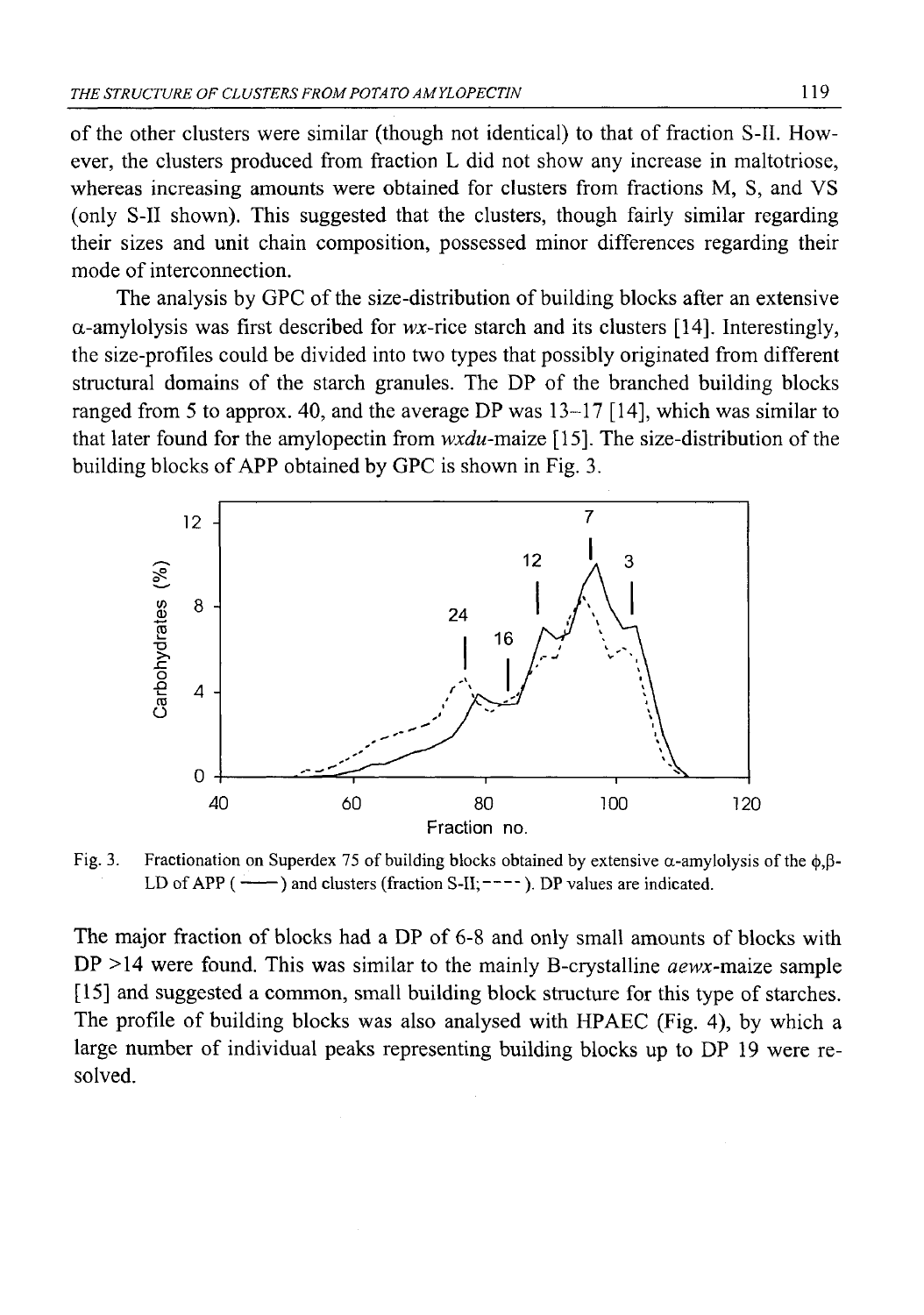

Fig. 4. Fractionation by HPAEC-PAD of building blocks obtained by extensive  $\alpha$ -amylolysis of the  $\phi$ , $\beta$ -LD of APP. DP values are indicated. L indicate linear dextrins. Sample injection and start of the gradient is shown by arrow. Inset is a magnification of the chromatogram.

Linear dextrins of DP 1 -6 represented fragments of the internal chains between the clusters of the amylopectin and between the building blocks within the clusters. The smallest branched building block had DP 5-7. Several of the larger blocks were represented by more than one peak, suggesting that they were found as singly and/or multiply branched molecular species. The PAD-response, which decreases with the DP of linear dextrins [22], was found to give a similar response for the branched dextrins. The relative molar amount of the branched building blocks of APP is shown in Fig. 5a. Blocks with DP 8 predominated and the distribution of building blocks of the clusters (not shown) was similar to that of the whole amylopectin sample (with the exception of fraction VS, in which DP 7 predominated). This suggested a rather high structural homogeneity among the clusters of APP, in contrast to the amylopectins of  $wx$ -rice<sup>14</sup> and maize mutants [15]. The average number of branched blocks within the clusters of APP was only between 2-3.

The mixtures of building blocks were also debranched with pullulanase and analysed by HPAEC. The relative molar amount of the chains from the branched blocks of APP was obtained by subtracting the pre-existing linear chains from the chromatograms (Fig. 5b).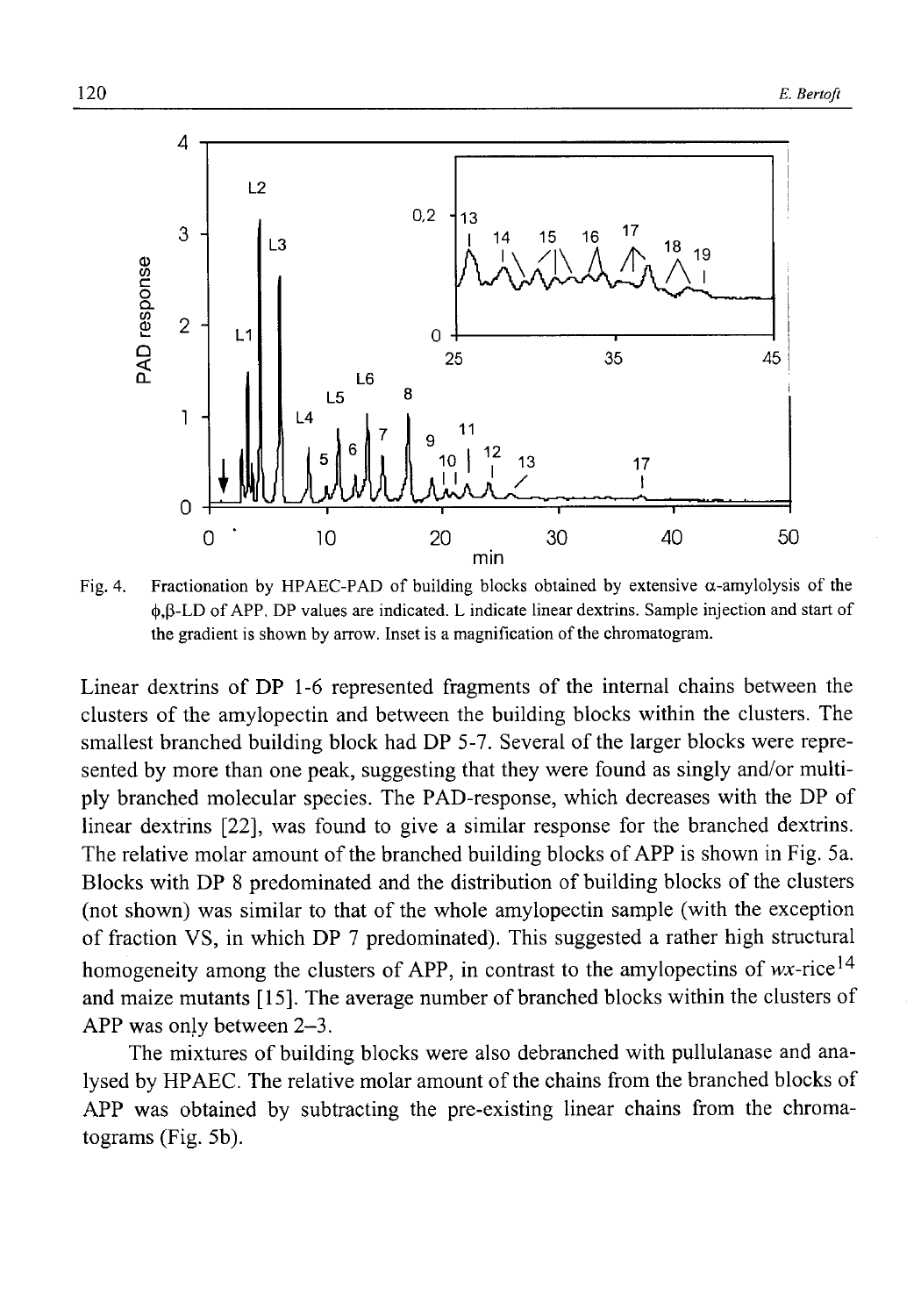

Fig. 5. Bar graph of the molar distribution of (a) branched building blocks from the  $\phi$ , $\beta$ -LD of APP and inset (b) the chains obtained after debranching. The linear dextrins obtained by the extensive  $\alpha$ amylolysis have been subtracted from the graphs.

The chains of the branched building blocks were very short and corresponded to the shortest chains in APP (A- and  $B1a(s)$ -chains). The structural characteristics of the branched building blocks are summarised in Table III. From the DP-values (approx. 12) and the CL (4) an average number of chains near 3 was obtained. If it is assumed that the ECL of the branched blocks  $(\alpha$ -LD) was approx. 2, the ICL was also about 2 between the branches inside the blocks. The branching density was approx. 25%.

Table III

| Sample     | DP.  |      | <b>TOT</b> | $NC^3$ | Branch density |
|------------|------|------|------------|--------|----------------|
| <b>APP</b> | 10.8 | 4.U  | 2.2        |        | 24.9           |
| $L-III$    | 11.8 | 3.9  | و.         | 3.0    | 25.4           |
| $M-II$     | 12.6 | 4.3  | 2.5        | 2.9    | 23.3           |
| $S-II$     | 11.8 | 4. I | 2.1        | 2.9    | 24.6           |
| VS         | 10.3 | 3.8  | 1.8        |        | 26.6           |

Characterisation of branched building blocks in amylopectin and its clusters.

'From HPAEC.

 ${}^{2}ICL = [(CL - ECL) \times NC) / (NC - 1)] - 1.$ 

 $3$ Number of chains = DP/CL.

<sup>4</sup>Density of branches  $\left(\frac{9}{6}\right) = \left(\frac{1}{CL}\right) \times 100$ .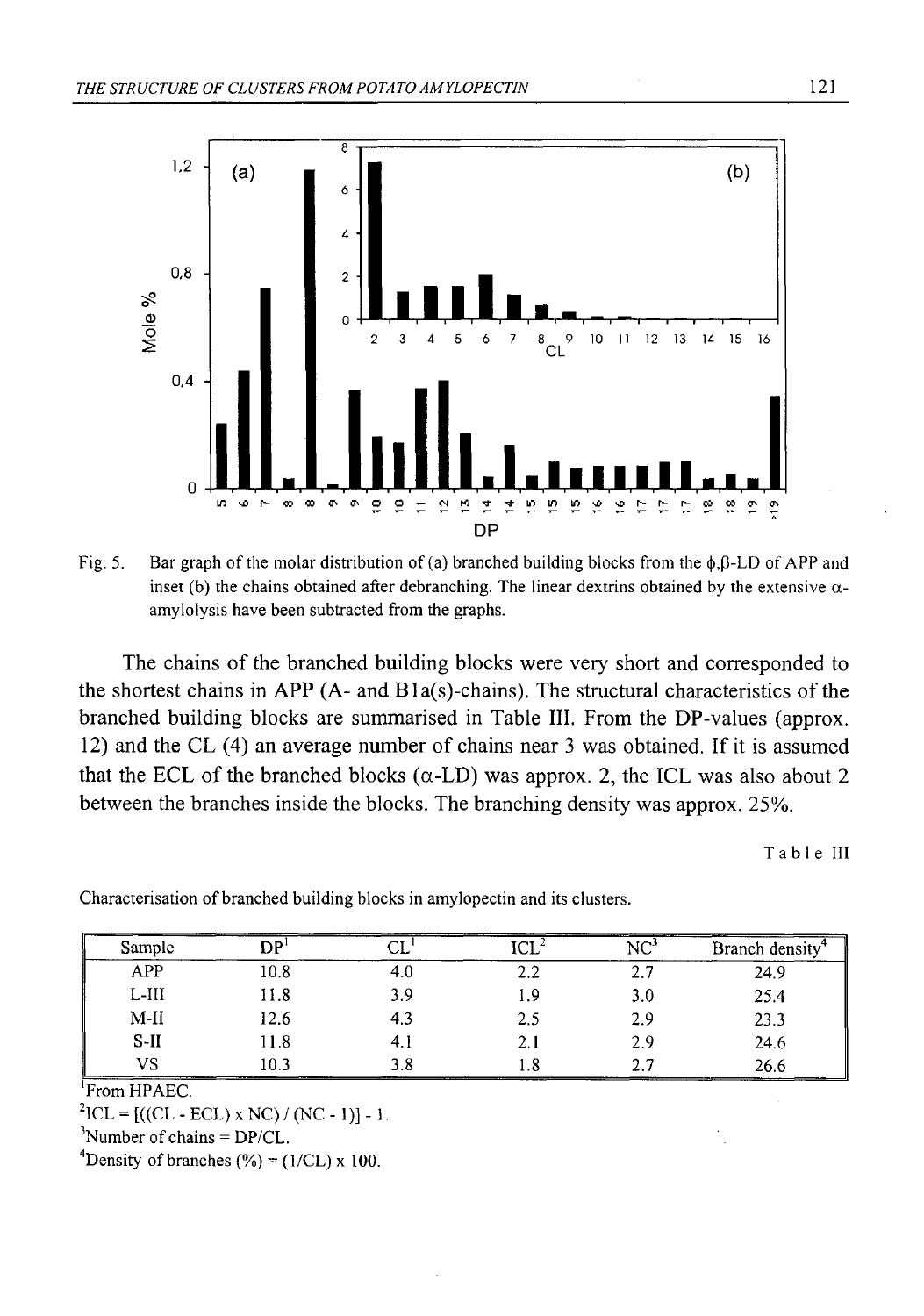To characterise the branched building blocks further, a semi-preparative separation was performed by GPC on Superdex 30. Fractions representing increasing DP were collected, debranched, and finally analysed with the HPAEC-equipment. A linear relation between the DP and the number of chains was obtained (Fig. 6) and could be used to estimate the NC of the individual peaks of building blocks in Fig. 5a.



Fig. 6. Number of chains *versus* DP of size-fractions of branched building blocks from APP.

The major blocks of DP 7-8 contained only 2 chains, while the second abundant group of blocks at DP 11-12 mostly was composed of 3 chains. The larger building blocks with DP around 24 (Fig. 3) had 5 chains, whereas blocks with 4 chains were only little represented.

### **References**

- Manners D.J., Matheson N.K.: Carbohydr. Res., 1981, 90, 99-110.  $\lceil 1 \rceil$
- French D.: J. Jpn. Soc. Starch Sci., 1972,19, 8-25.  $[2]$
- $\lceil 3 \rceil$ Nikuni Z.: Starke, 1978, 30, 105-111.
- Robin J.P., Mercier C., Duprat F., Charbonnière R., Guilbot A.: Stärke, 1975, 27, 36-45.  $[4]$
- Peat S., Whelan W.J., Thomas G.J.: J. Chem. Soc., Chem. Commun., 1952, 4546-4548.  $[5]$
- $[6]$ Hizukuri S.: Carbohydr. Res., 1986,147, 342-347.
- $[7]$ Hizukuri S.: Carbohydr. Res., 1985,141, 295-306.
- Bertoft E.: Carbohydr. Res., 1986,149, 379-387.  $[8]$
- $[9]$ BertoftE.: Carbohydr. Res., 1989,189, 181-193.